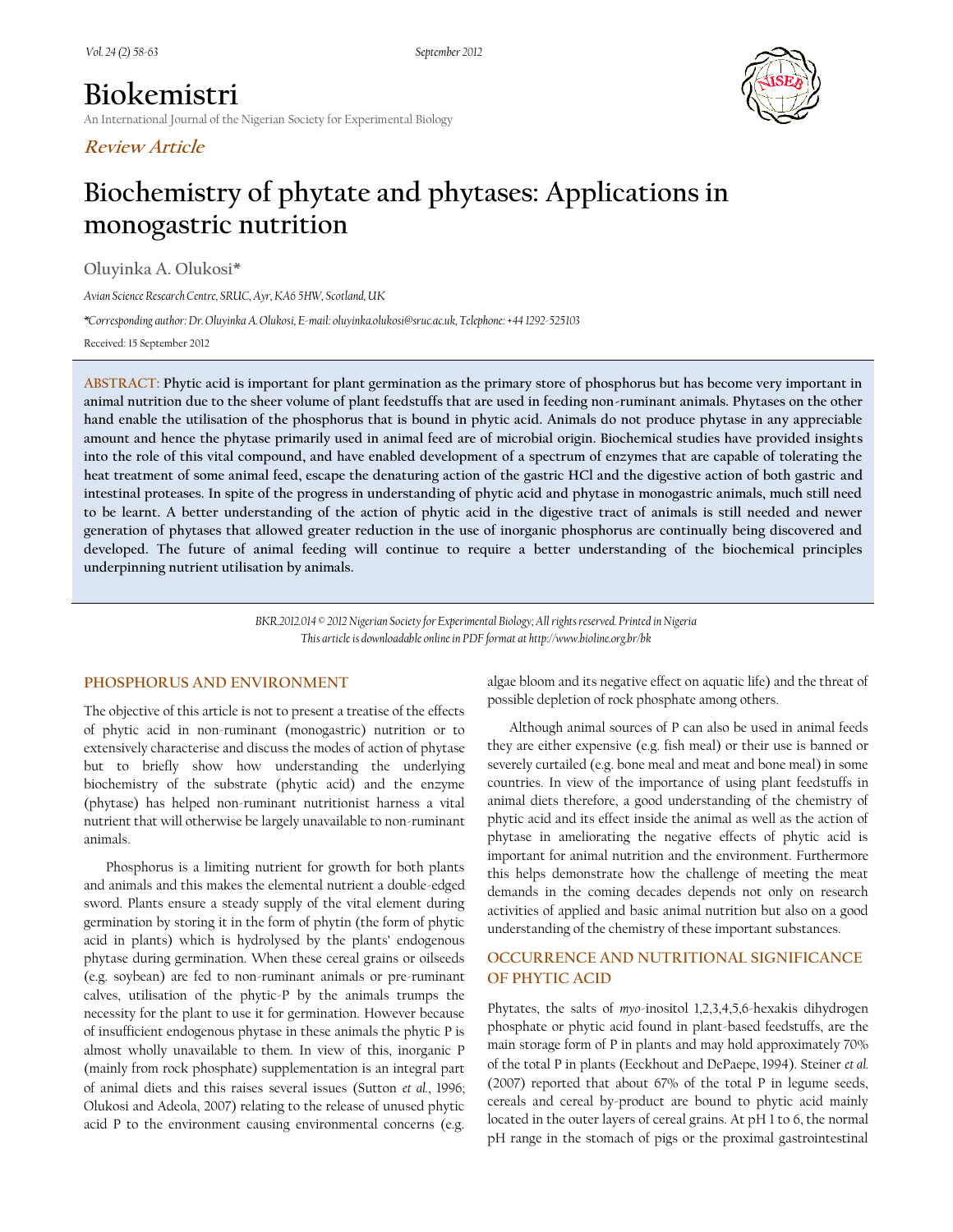tract of poultry, phytates have 3 to 6 negative charges (Bebot-Brigand *et al.*, 1999) and thus are able to form a complex with divalent cations such as K, Ca, Mg, and Zn. At this pH range, phytic acid can also form complexes with protein either via direct phytate-protein interaction at low pH or via ternary phytatedivalent ion-protein interaction at higher pH (Cheryan, 1980).

The unavailability of phytate-bound P is the first obvious antinutritive effect of phytic acid. This is abundantly demonstrated when P bioavailability in conventional soybean meal (SBM) is compared to that of low-phytate SBM. Sands et al (2003) using slope-ratio assay with tibia mineralization and tibia ash weight as response criteria, showed that the bioavailability of P was higher in low-phytate SBM compared to conventional SBM with higher phytate-P content. Cowieson *et al.* (2004) reported that up to 82% of phytate P fed to broilers by direct delivery of feed into the crop was recovered in the excreta. Cowieson *et al.* (2006) demonstrated using purified diet that inositol-6-phosphate reduced the digestibility of amino acids and nitrogen in casein and increased the excretion of endogenous minerals. Baxter *et al.* (2003) reported that feeding low-phytate corn led to significantly reduced faecal contents of total and dissolved reactive P in swine.

Apart from reduced availability of P in phytic acid, complexation of the compound with other cations or protein is of interest in non-ruminant nutrition. Tervilä-Wilo *et al.* (1999) and Bohn *et al.* (2007) demonstrated that wheat phytate globoids consist of phytic acid and protein in greatest relative proportion but also other minerals especially K, Mg, Ca and Fe in decreasing order of concentration. The presence of these minerals in the globoids strongly supports the notion that phytic acid makes other minerals unavailable to the animal. Similar observation was made by Woyengo *et al.* (2010) in which addition of phytic acid decreased Ca and Mg concentration in the jejunum digesta (Figure. 1). Martin and Evans (1989) showed that although phytate does not by itself reduce the activity of carboxypeptidase-A, the formation of phytate-Cu<sup>2+</sup> complex caused a decrease in the enzyme activity. This is thought to be mediated via a cation exchange mechanism and demonstrates how phytate may have negative nutritional impacts. Martin and Evans (1991) also demonstrated the inactivation of alkaline phosphatase in the presence of phytic acid complexed with  $Cu^{2+}$ , the authors suggested a metal ion exchange mechanism similar to that observed for carboxypeptidase inactivation as being responsible. Champagne and Fisher (1990) noted that the complexation of  $Cu^{2+}$  to phytate seems to be stronger than that of  $\text{Zn}^{2+}$  and that in some systems the two ions potentiate the binding of each other but competes for the binding sites on phytate in other systems. The data of Sanderg and Svanberg (1991) suggested that, in vitro, only the hexa- and pentainositol phosphates are the ones that have the strongest inhibition on Fe availability.

Lastly, Cowieson *et al.* (2004) demonstrated that phytic acid increases loss of endogenous nutrients. In the study, addition of phytic acid to a glucose diet resulted in the loss of amino acids, Ca, Na, P and sialic acid whereas Onyango *et al.* (2008) demonstrated that increasing levels of phytate caused a decrease in the uptake of free amino acids. Taken together, these studies have demonstrated how an understanding of the chemical mechanisms surrounding phytic acid and its salts helps answer the question of why nonruminant animals are unable to effectively use the P that is present in all plant-based feedstuffs. However, phytase which began to be available in commercial quantities in the 1990s can be used to hydrolyse phytic acid and thus help reduce the negative influence of this compound.

### **OPTIMIZING NUTRITION UTILIZATION WITH THE AID OF PHYTASE**

Phytases are myo-inositol hexaphosphate phosphohydrolase that are able to hydrolyse phytate. Phytases catalyse the stepwise removal of inorganic orthophosphates from phytic acid via inositols-pentaphosphate to -monophosphates as well as intermediate products. Frølich (1990) observed that hydrolysis of phytate proceeded in a step wise manner in an isolated system with lower inositols being prevalent at the various stages and only the tri-, di- and mono-phosphates being the inositols that could be detected after 5 hours. Zyla (1993) proposed that acid phosphatase with optimum pH at 2.5 acts independently of phytase. Whereas phytase hydrolyses the ester linkage, the phosphatase acts on inositol phosphate intermediates. Phytase-producing microorganisms include bacteria such as *Bacillus subtilis, Pseudomonas*  sp., *Escherichia coli,* yeasts such as *Schwanniomyces castelli* and *Saccharomyces cerevisae* and fungi such as *Aspergillus ficuum* and *Aspergillus terreus* (Nagashima *et al.*, 1999).

Although several plants (wheat and rye for the most part) have some significant intrinsic phytase activity (Schwartz and Nevins ,1989) this article will focus on microbial phytase because the latter are more widely used in the livestock industry. Important qualities of desirable phytases in animal nutrition include thermostability and resistance to protease and HCl inactivation in the stomach and small intestine and it stands to reason that phytases from different origins will differ in these properties. Yin *et al.* (2007) compared fungi- and transformed fungi-phytases and observed that fungal phytase with phytase gene from *Aspergillus niger* had higher thermostability than bacterial phytase from *Escherichia coli* principally because of additional glycosylation of the fungal phytase*.* Bacterial phytases also had lower acidic pH for optimum activity in comparison to fungal phytases and so bacterial phytases had greater residual activity at pH 2 than fungal-phytases and this makes them more relevant in feed formulation because of being able to maintain potency in the acidic environment of the stomach (Bohn *et al.*, 2007). Rodgriguez *et al.* (1999) compared the 3-phytase (phytase that initiates dephsophorylation of phytic acid from C3) *A. niger* to a 6-phytase (begins dephosphorylation from C6) *E. coli* and noted that *A. niger* phytase is more resistant to trypsin whereas *E. coli* phytase is more resistant to pepsin. The nutritional significance of this is that *E. coli* phytase has the potential of being more resistant to proteolytic activity of pepsin in the stomach and thus more likely to survive longer in the digestive tract than *A. niger* phytase. Pillai *et al.* (2006) in comparing *E. coli* phytase with 2 fungal phytases reported that *E. coli* phytase had greater efficacy in improving growth performance or bone mineralization. Pillai *et al.*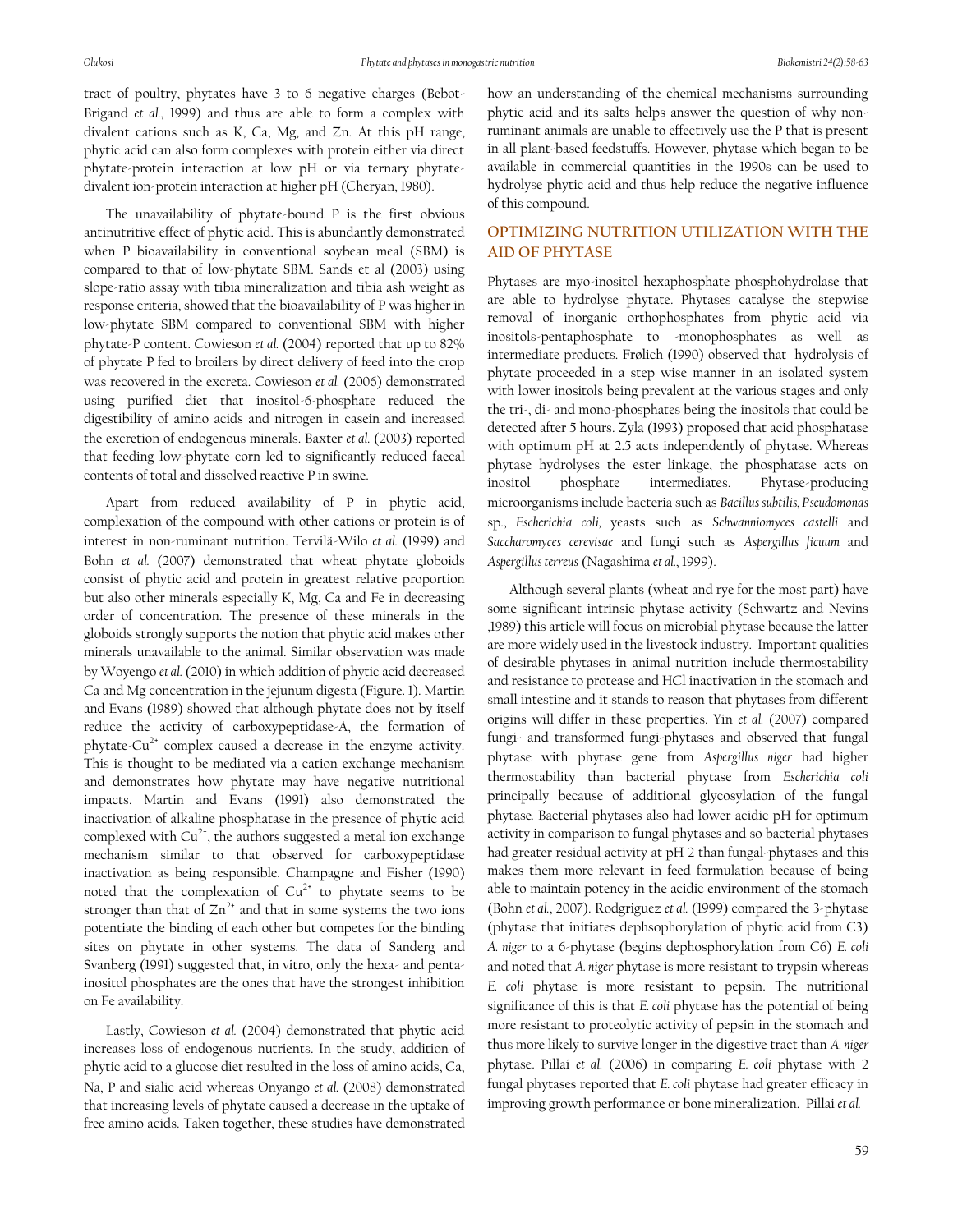

**FIGURE 1 Nutrition model to demonstrate the effect of phytic acid on mineral concentration in the digesta from jejunum of broiler chickens, addition of phytic acid to the diet decreased the digesta concentration of free Ca and Mg. In addition, phytic acid increased jejunal concentration of Na (data not shown) indicating how phytic acid may negatively influence dietary electrolyte balance. Adapted from Woyengo et al. (2010).**

(2006) found that *E. coli* phytase released 0.119 to 0.239% P from phytic acid compared to 0.03 to 0.18% released by fungal phytases.

Most phytases are inherently susceptible to heat treatment and thus enhancing the heat tolerance of phytase is of importance in animal feed industry where pelleted feed are subjected to temperature in excess of 60°C. Lei *et al.* (1993) suggested that the lower effectiveness of yeast phytase compared to *A. niger* phytase might be due to inactivation of the enzyme in the stomach or the yeast phytase being less thermo-tolerant than the microbial phytase. Although plant phytase are heat labile, genetic engineering of phytase in transgenic wheat that expresses *Aspergillus fumigatus* phytase activity enabled it to withstand temperature up to 89°C (Brinch-Pedersen *et al.*, 2006). The data suggests that the heat resistance ability of these phytase is due to their ability to fold into active form when cooled following unfolding of their tertiary structure during heat processing. Han *et al.* (1999) showed that heavy glycosylation of *A. niger* phytase expressed in *S. cerevisae* improved the thermostability of the enzyme and deglycosylation minimally reduced its activity but substantially decreased its thermostability. Rodriguez *et al.* (2000) also showed that mutagenesis of *E. coli* phytase to increase its glycosylation decreased its *K<sup>m</sup>* but that additional glycosylation did not necessarily improve the enzyme's thermostability. It appears that mutation to remove the disulphide bond in the G helix and GH loop was more responsible for improved thermostability. The foregoing help demonstrate how the understanding of higher structures of an enzyme helped in enhancing its practical relevance in animal feed.

Wyss *et al.* (1999) observed that different expression systems of phytase may alter the enzyme's activity by modification of its optima pH, thermostability, specific activity or resistance to

proteolysis. Onyango *et al.* (2004) supplemented phytase produced by *Escherichia coli* phytase but expressed in *Pichia pastoris*, *Schizosaccharomyces pombe* or *Schizosaccharomyces cerevisae* which thus confer slight differences in their glycosylation pattern to low-P broiler diets. The authors reported no difference in the effect of the different phytases on growth performance but that only *Pichia pastoris* phytase outperformed the low-P diet. All the phytase improved bone strength above the low-P diet, the result indicated that the differences in post-translational modification of the enzymes did not affect their ability to release phytic acid P from the feedstuffs for the broilers.

The concluding paragraphs will document the reported effects of phytase supplementation in non-ruminant animal nutrition. Orban *et al.* (1999) reported that phytase supplementation to Pdeficient finisher duck diet promoted growth performance similar to what was observed for P-supplemented diets. Dilger *et al.* (2004) reported improvement in growth performance, total tract retention of nutrients and some amino acids and bone mineralization of broilers up to 42 days of age when fed corn-SBM diet supplemented with *E. coli* phytase expressed in *Schizosaccaromyces pombe*. Jendza *et al.* (2005) noted that *E. coli* phytase improved growth performance in starter, grower and finisher pigs receiving corn-soybean meal diet and there was also an increased in Ca and P digestibility and absorption. Adeola *et al.* (2006) indicated that 500 units of phytase activity (usually added to 1 kg of diet) from *E. coli* and *P. lycii* can release 770 and 572 mg of phytic acid P, respectively. This is a considerable saving of P that could have come from rock phosphate. Olukosi *et al.* (2007a,b; 2010) showed that phytase supplementation by itself or in combination with an admixture of carbohydrases and protease promoted growth performance and nutrient utilisation in monogastric species. In addition, Olukosi *et al.* (2008a,b) showed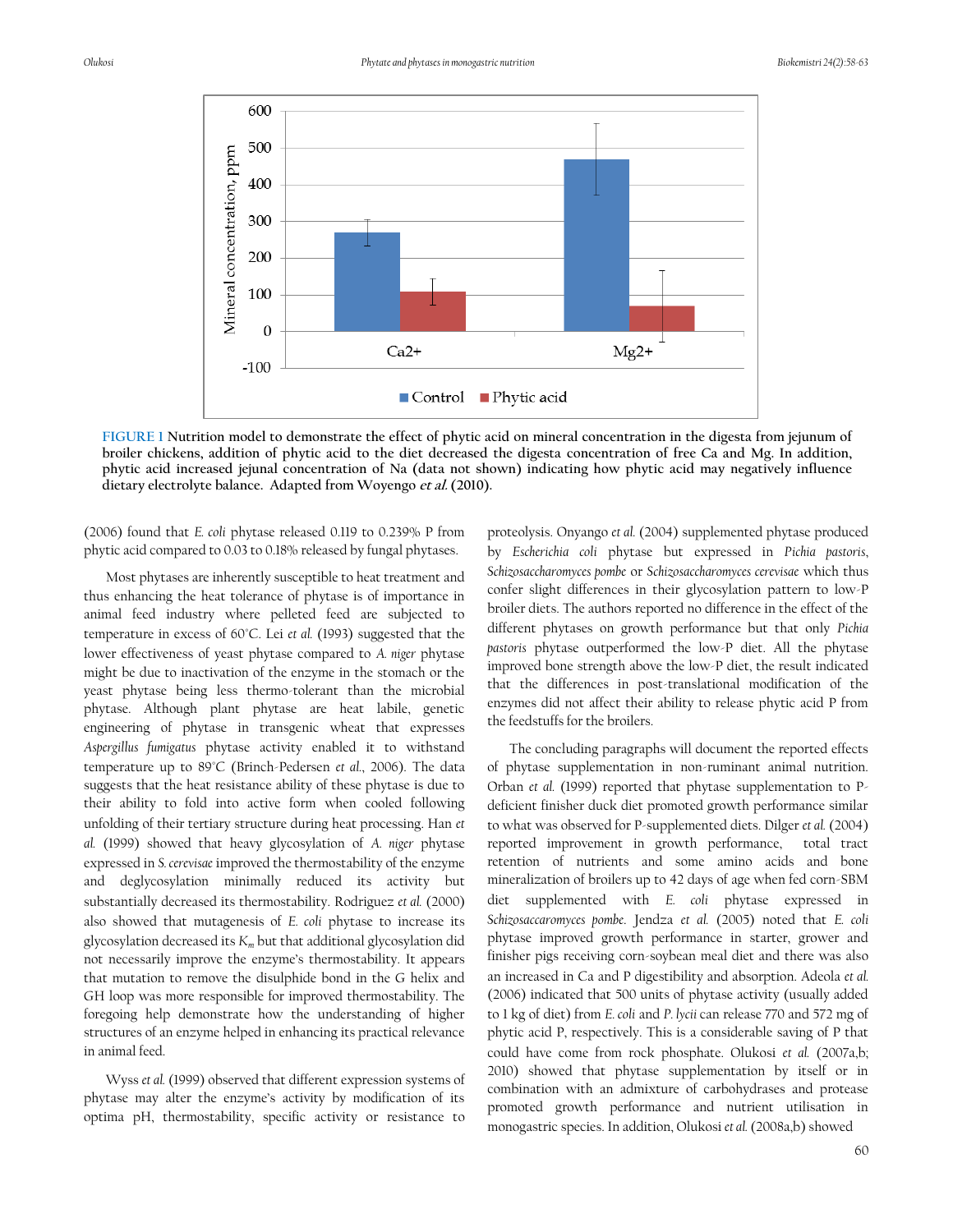

**FIGURE 2 Weight gain response of broilers to supplementation of phytase into a P-deficient diet; The positive control (PC) diet had adequate P whereas the negative control (NC) had 60% of required P. Note that the phytase-supplemented diet restored performance to the level obtained with PC. Supplementation of a mixture of xylanase, amylase and protease (XAP) did not interfere with efficacy of phytase.**

that phytase supplementation increased the whole-body retained energy and preferentially favoured partitioning of nutrients for protein rather than fat accretion in poultry. The positive effects of phytase supplementation on growth performance of broiler chickens are depicted in Figure 2.

Mroz *et al.* (1994) reported improved ileal digestibility of protein and most amino acids in 45-kg pigs receiving corn-tapiocasoybean meal diet supplemented with *A. niger* phytase but Traylor *et al.* (2001) reported in growing pigs that *A. niger* phytase supplementation to soybean meal did not significantly improved apparent and true ileal protein and amino acid digestibility demonstrating that the response of animals to phytase varies depending on feed type and age of animals among other factors. Similarly, Liao *et al.* (2005) reported no improvement in ileal digestibility of protein and amino acids in weanling pigs fed *A. niger* supplemented diets. The effect of phytase on amino acid utilisation is inconclusive however Cowieson *et al.* (2004) reported that phytase supplementation to glucose-phytic acid diet (directly delivered to the crop of chickens) resulted in reduction in excretion of endogenous amino acids and sialic acid and the authors subsequently suggested that phytase may mediate its positive effects on amino acid availability through a reduction in endogenous amino acid loss.

Preponderance of evidence shows the benefit of using phytase in non-ruminant animal feeding. The benefits of phytase are most manifest when feeding diets that are lower in P than requirement thus making it possible to use less P in diets and at the same time meeting P needs of the animals. Increased understanding of the genetic make-up of the different microorganisms producing

phytase has made it possible to produce newer-generation phytases that are better able to release more P per unit of enzyme supplementation as well as cope with high temperature associated with some types of animal feed processing. The advancements in the understanding of phytase and phytate were only possible as a result of close relationship between applied and basic nutritional sciences as well as improvement in the understanding of the biochemistry of the enzyme. It is clear that future development will require more cooperation among these important fields of investigation.

#### **REFERENCES**

- Adeola O, Olukosi OA, Jendza JA, R. N. Dilger, Bedford MR (2006). Response of growing pigs to *Peniophora lycii-* and *Escherichia coli*-derived phytases or varying ratios of calcium to total phosphorus. *Anim Sci* 82: 637-644.
- Baxter CA, Joern BC, Ragland D, Sands JS, Adeola O (2003). Phytase, high-available-phosphorus corn, and storage effects on phosphorus levels in pig excreta. *J Environ Qual* 32: 1481-1489.
- Bebot-Brigand A, Dange C, Fauconnier N, Gérard C (1999). <sup>31</sup>P NMR, potentiometric and spectrophotometric studies of phytic acid ionization and complexation towards  $Co^{2*}$ , Ni<sup>2+</sup>, Cu<sup>2+</sup>, Zn<sup>2+</sup>, and Cd<sup>2+</sup>. *J* Inorg Biochem 75: 71-78.
- Bohn L, Josefsen L, Meyer AS, Rasmussen SK (2007). Quantitative analysis of phytate globoids isolated from wheat bran and characterization of their sequential dephosphorylation by wheat phytase. *J Agric Food Chem* 55: 7547-7552.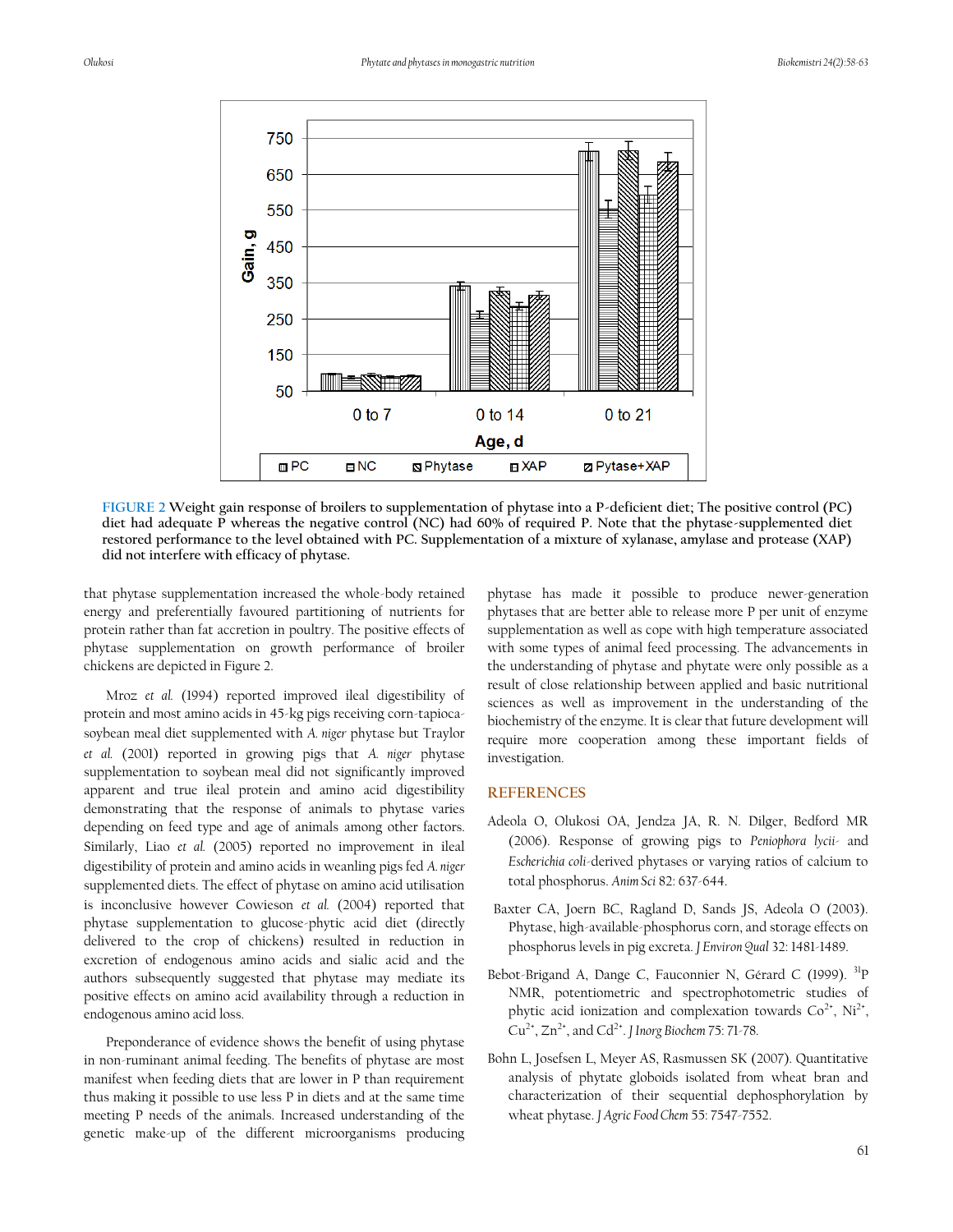- Brinch-Pedersen H, Hatzack F, Stöger E, Arcalis E, Pontopidan K, Holm B (2006). Heat-stable phytases in transgenic wheat (Triticus aestivum L.): Deposition pattern, thermostability, and phytate hydrolysis. *J Agric Food Chem* 54: 4624-4632.
- Champagne ET, Hinojosa O (1990). Independent and mutual interactions of copper (II) and zinc (II) ions with phytic acid. *J Inorg Biochem* 30: 15-33.
- Cheryan M, (1980). Phytic acid interactions in food systems. *CRC Crit Rev Food Sci* 13: 297 335.
- Cowieson AJ, Acamovic T, Bedford MR (2004). The effects of phytase and phytic acid on the loss of endogenous amino acids and minerals from broiler chickens. *Brit Poult Sci* 45: 101-108.
- Cowieson AJ, Singh DN, Adeola O (2006). Prediction of ingredient quality and the effect of combination of xylanase, amylase, protease and phytase in the diets of broiler chicks. 1. Growth performance and digestible nutrient intake. *Brit Poult Sci*  47:477-489.
- Eeckhout W, DePaepe M (1994). Total phosphorus, phytatephosphorus and phytase activity in plant feedstuffs. *Anim Feed Sci Technol* 47: 19-29.
- Frølich W, (1990). Chelating properties of dietary fiber and phytate. The role for mineral availability. In Furda, I. and C. J. Brine (ed.). New Developments in Dietary Fiber. Phyisological, Physicochemical and Analytical Aspects. Plenum Press New York, NY Pages 83-93.
- Jendza JA, Dilger RN, Adedokun SA, Sands JS, Adeola O (2005). Escherichia coli phytase improves growth performance of starter, grower, and finisher pigs fed phosphorus-deficient diets. *J Anim Sci* 83: 1882-1889.
- Lei XG, Ku PK, Miller ER, Tokoyama MT (1993). Supplementing corn-soybean meal diets with microbial phytase linearly imporves phytate phosphorus utilization by weanling pigs. *J Anim Sci* 71: 3359-3367.
- Liao SF, Sauer WC, Kies AK, Zhang YC, Cervantes CM, He JM (2005). Effect of phytase supplementation to diets for weanling pigs on the digestibilities of crude protein, amino acids, and energy. *J Anim Sci* 83: 625-233.
- Martin CJ, Evans WJ (1989). Phytic acid-enhanced metal ion exchange reactions: The effect on carboxypeptidase A. *J Inorg Biochem* 35: 267-288.
- Martin CJ, Evans WJ (1991). Inactivation of intestinal alkaline phosphatase by inositol hexaphosphate-Cu(II) coordinate complexes. *J Inorg Biochem* 42: 161-175.
- Mroz Z, Jongboed AW, Kemme PA (1994). Apparent digestibility and retention of nutrients bound to phytate complexes as influenced by microbial phytase and feeding regimen in pigs. *J Anim Sci* 72: 126-132.
- Nagashima T, Tange T, Anazawa H (1999). Dephosphorylation of phytate by using *Aspergillus niger* phytase with a high affinity for phytate. *Applied Environ Microbiol*. 65: 4862-4864.
- Olukosi OA, Adeola O (2007). The possibility for reducing water pollution resulting from concentrated animal feeding operations and the impact of phytase. Purdue Extension Publications, Purdue University. http://www.ces.purdue.edu /cafos
- Olukosi OA, Cowieson AJ, Adeola O (2007a). Age-related influence of a cocktail of xylanase, amylase and protease or phytase individually or in combination in broilers. *Poult Sci* 86:77-86.
- Olukosi OA, Sands JS, Adeola O (2007b). Supplementation of carbohydrases or phytase individually or in combination to diets for weanling and growing-finishing pigs. *J Anim Sci* 85: 1702-1711.
- Olukosi OA, Cowieson AJ, Adeola O (2008a). Energy utilization and growth performance of broilers receiving diets supplemented with enzymes containing carbohydrase or phytase activity individually or in combination. *Br J Nut* 99: 682- 690.
- Olukosi OA, Cowieson AJ, Adeola O (2008b). Influence of enzyme supplementation of maize-soyabean meal diets on carcase composition, whole-body nutrient accretion and total tract nutrient retention of broilers. *Br Poult Sci* 49: 436-445.
- Olukosi OA, Cowieson AJ, Adeola O (2010). Broiler responses to supplementation of phytase and admixture of carbohydrases and protease in maize-soyabean meal diets with or without maize Distillers' Dried Grain with Solubles. *Br Poult Sci* 51: 434- 443.
- Onyango EM, Bedford MR, Adeola O (2004). The yeast production system in which Escherichia coli phytase is expressed may affect growth performance, bone ash, and nutrient use in broiler chicks. *Poult Sci*. 83: 421-427.
- Onyango EM, Asem EK, Adeola O (2008). Phytates reduce uptake of leucine and glutamate but not lysine and glucose from the intestinal lumen of chickens: short communication. *Acta Vet Hung* 56:511-514.
- Orban JI, Adeola O, Stroshine R (1999). Microbial phytase in finisher diets of white pekin ducks: effect on growth performance, plasma phosphorus concentration, and leg bone characteristics. *Poult Sci* 78: 366-377.
- Pillai PB, O'Connon-Dennie T, Owens CM, Emmert JL (2006). Efficacy of an Escherichia coli phytase in broilers fed adequate or reduced phosphorus diets and its effect on carcass characteristics. *Poult Sci* 85: 1737-1745.
- Rodriguez E, Porres JM, Han Y, Lei XG (1999). Different sensitivity of recombinant *Aspergillus niger* phytase (r-PhyA) and *Escherichia coli* pH 2.5 acid phosphatase (r-AppA) to trypsin and pepsin *in vitro*. *Arch Biochem Biophys* 365:262-267.